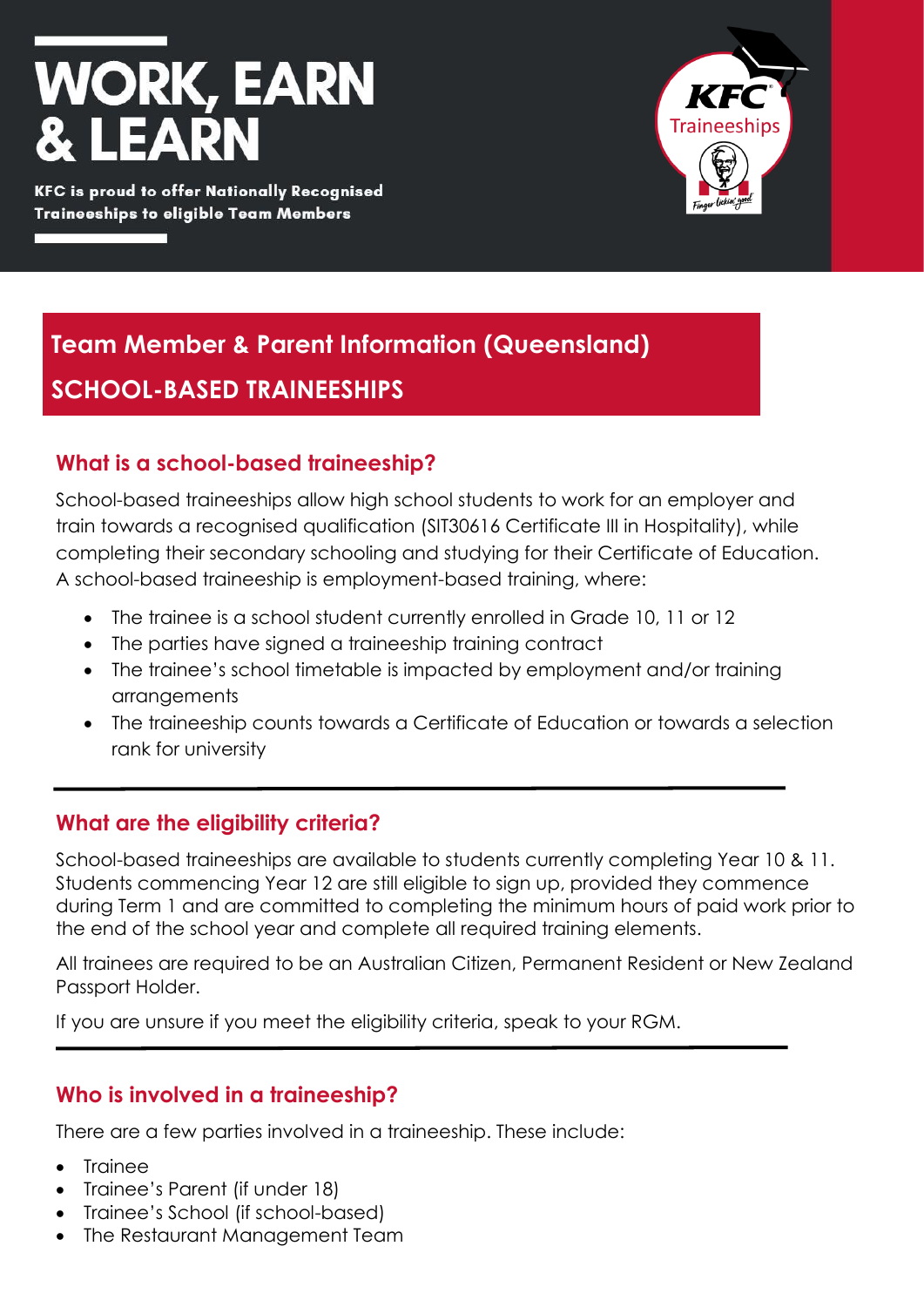

- Registered Training Organisation, also referred to as the RTO (CTA Training Specialists/CTA RTO code 31607)
- Australia Apprenticeship Support Network (Busy At Work)
- Traineeship Support Team (Support Centre)

## **What are the benefits of undertaking a traineeship?**

There are a multitude of benefits to undertaking a traineeship. To name a few…

- It helps brings our People Promise to life Be You Best Self, Make a Difference, Have Fun
- Grows your knowledge and skillset
- Provides you with a range of employability skills that will assist you to gain employment in any industry
- Gains 8 points towards your Queensland Certificate of Education
- Opens career opportunities within KFC. At KFC we also have a Restaurant Support Centre which has multiple departments from Human Resources, Finance, IT, Property Development & Construction, with many entry level positions available
- Build your confidence levels

#### **Do I need to change from casual employment?**

Not necessarily – school-based trainees can remain a casual Team Member or transition to Part-Time.

If a Team Member is not at school and they are undertaking a Part-Time or Full-Time traineeship, they will need to transition to Part-Time or Full-Time mode of employment, where the conditions of the KFC Enterprise Agreement will apply.

#### **What are the minimum hours I am required to work?**

#### **School-Based**

It is expected that the employer will provide each student with **7.5 hours per week** of paid employment, which may be averaged over a three-month period. Each school-based trainee must work a minimum of 375 hours of paid hours, over each 12-month period from the commencement of the training contract. The trainee must work a total of **750 hours** before their traineeship can be completed.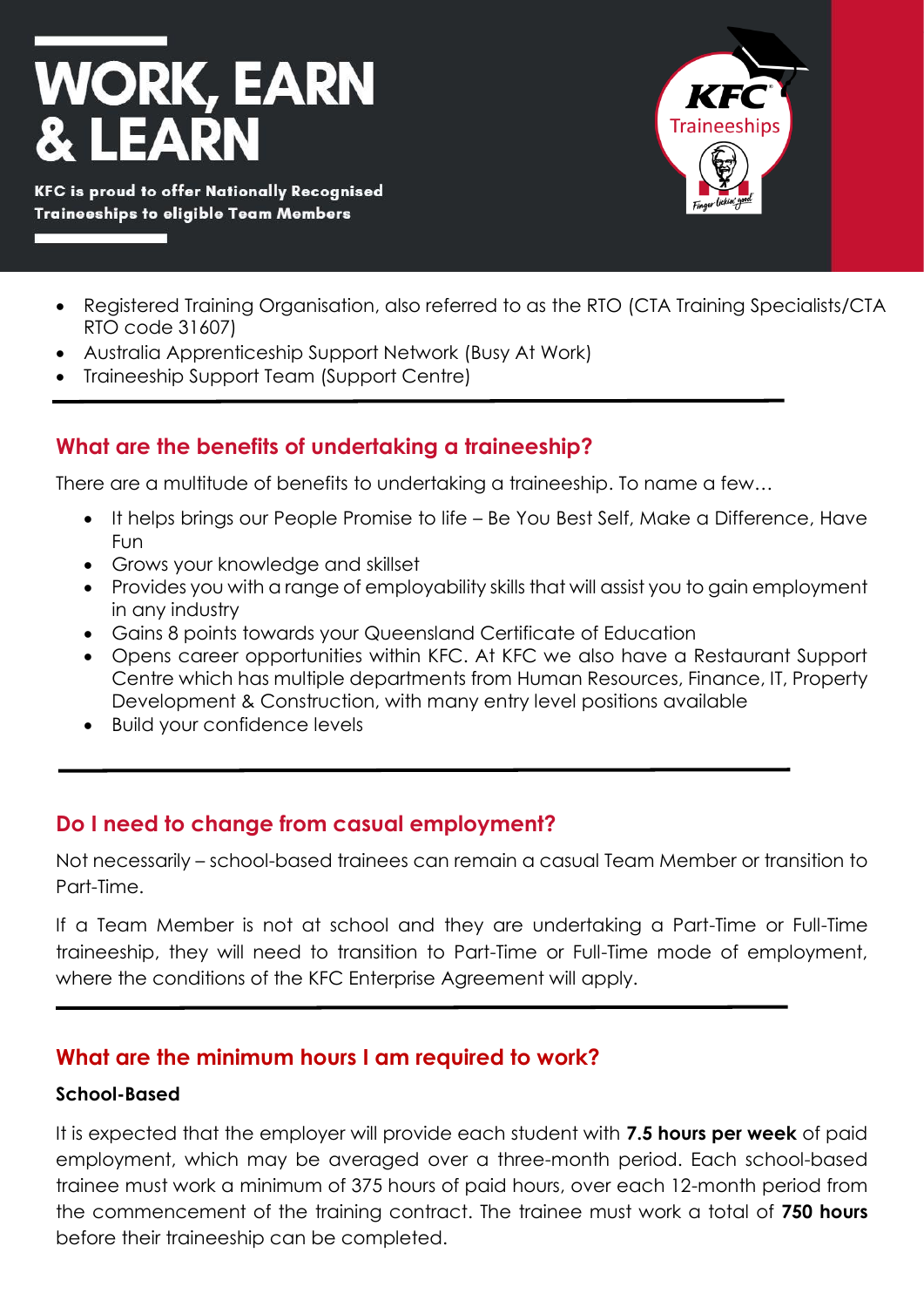# **WORK, EARN** IΕΛ

**KFC is proud to offer Nationally Recognised Traineeships to eligible Team Members** 



If the minimum hour requirement cannot be met during the school week, the trainee may work some hours during week-ends or across school holidays

The employer may provide additional working hours if agreed by all parties.

## **What are the employer responsibilities as part of traineeships?**

There are numerous responsibilities that your employer must uphold whilst undertaking a traineeship.

- Before commencing the traineeship, obtain the agreement of the school and any necessary pre-registration approvals (this is completed by the Traineeship Support Team)
- Commit to providing the trainee with the minimum hours of paid work from date of commencement, whilst undertaking their traineeship
- Negotiate (with the school, student, parent and CTA Training Specialists) and agree to a schedule of school studies, training and employment for the apprentice or trainee. The Traineeship Support Team will assist in negotiating school release time; however, it is expected that the Restaurant Management team will engage in conversations with the student and their parent
- Promptly notify the trainee's parent (if applicable and appropriate), school and CTA Training Specialists if a change to the apprentice's or trainee's working hours is proposed and the change would impact on the student's school timetable. The Traineeship Support Team will assist with contacting all relevant parties.
- Appropriately schedule time for the traineeship student to complete any required on the job training, online learning and the collection of supporting evidence
- Ensure open and prompt communications are maintained with the Traineeship Support Team, CTA Training Specialists and the Australian Apprenticeship Support Network (Busy At Work)
- Schedule the trainee to attend required training and assessment visits with CTA Training Specialists. It is a requirement that the trainee is paid to attend these visits
- Complete any paperwork or administration that is pertinent to the traineeship or training contract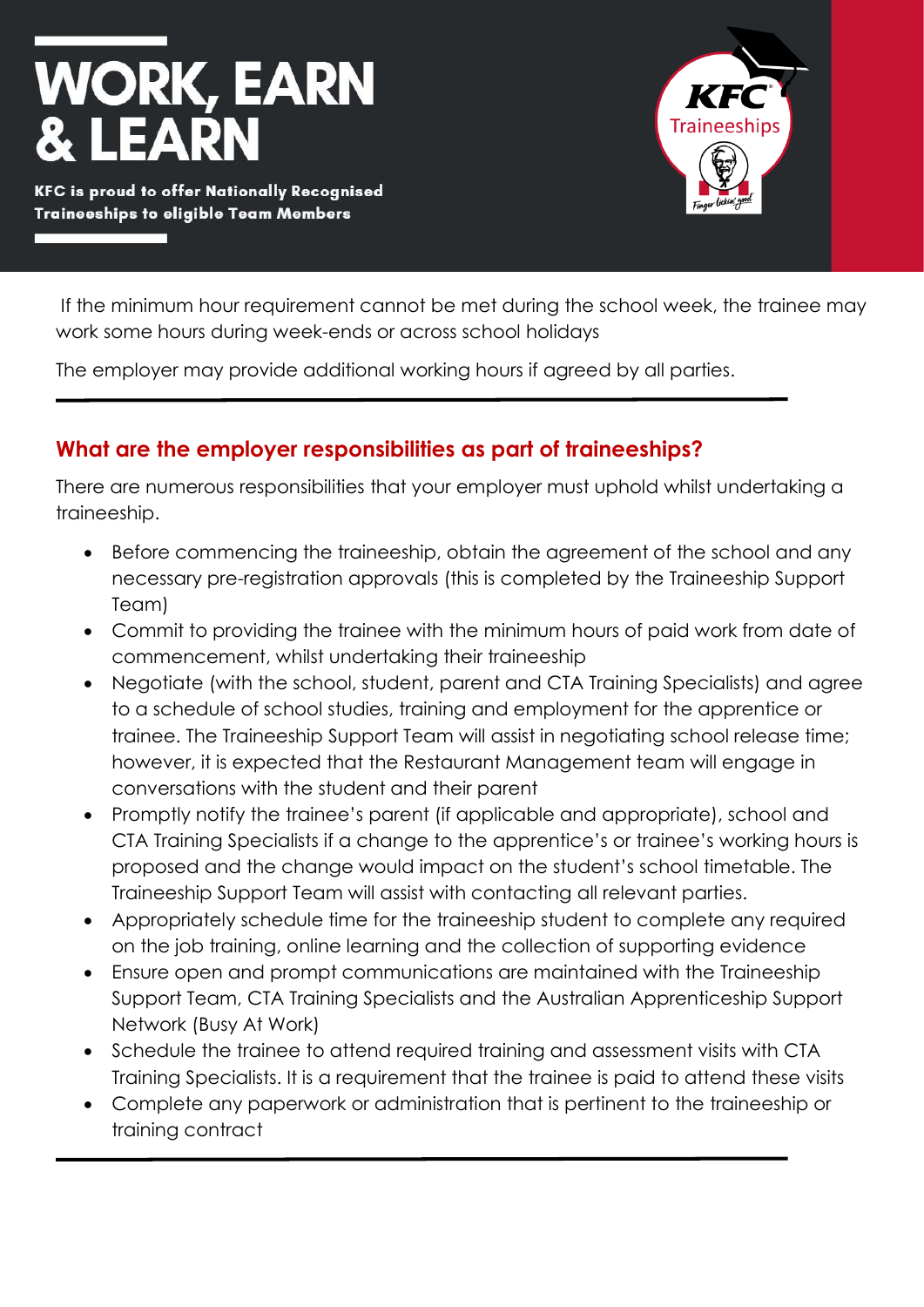# **WORK, EARN** IЕA

**KFC is proud to offer Nationally Recognised Traineeships to eligible Team Members** 



## **What are the responsibilities of the trainee?**

There are numerous responsibilities that the trainee must uphold.

- Before commencing a traineeship, the trainee must obtain their school's agreement to the proposed arrangement. It is recommended that Team Members speak to their school prior to submitting an Expression of Interest to the Traineeship Support Team
- Commit to undertaking the minimum paid work per 12 months from the commencement date of the traineeship
- Participate in negotiations and agree (with their school, employer, parent and CTA Training Specialists) to a schedule of school studies, training and paid employment, considering the minimum hours of paid work requirement
- If unable to attend training scheduled with CTA Training Specialists, speak to the RGM and the CTA Trainer and Assessor to advise them of non-attendance
- Complete all required on the job training, online learning and evidence collection prior to attending scheduled CTA Training Specialists' visits
- Maintain commitment to the traineeship for the duration of the training contract, ensuring the People Promise is always upheld

## **How will this impact my schooling?**

The training and work elements of a traineeship will impact on the student's school timetable. This impact could take the form of:

- Employment undertaken during normal school hours, and/or
- Training undertaken during normal school hours, and/or
- A reduction in the number of subjects studied to allow the student to work and/or train.

The Student, Parent, School and Employer must agree on the degree of impact to which the traineeship will impact the Student's timetable.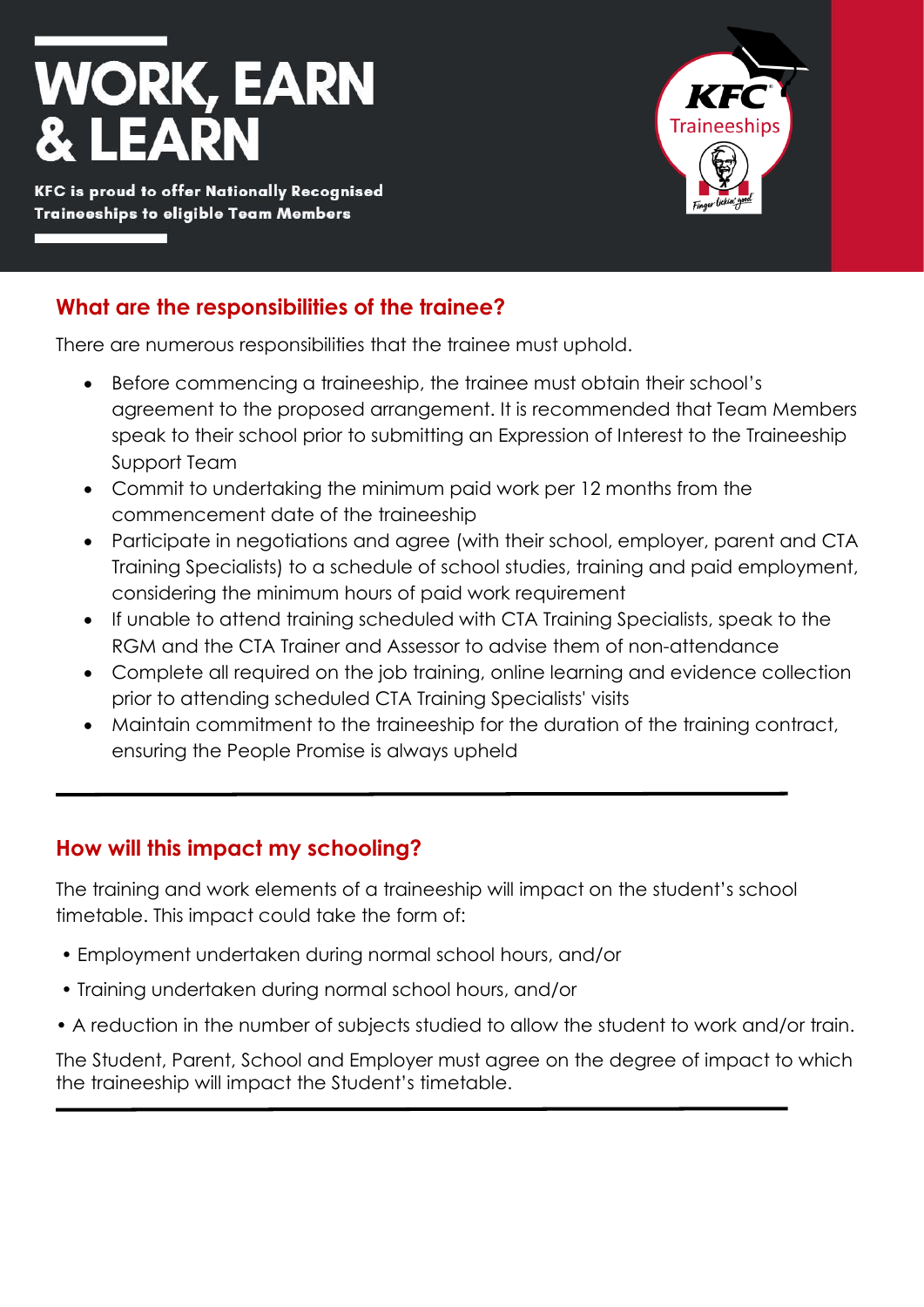

**KFC is proud to offer Nationally Recognised Traineeships to eligible Team Members** 



### **How often will the RTO (CTA) visit & what do I need to do to prepare for these visits?**

CTA Training Specialists will work with all parties to develop a training plan which outlines training needs, how and when the training will take place, who will provide the training, and how the training will be assessed.

It is mandatory for CTA Training Specialists to see each trainee for a full day of face-toface training once per month for the duration of the traineeship. Your nominated Trainer and Assessor will maintain regular communication with you and your restaurant around scheduled visits.

It is important that you are prepared for these visits and that you attend all scheduled training sessions if possible. This will ensure that your training remains on track and you don't fall behind.

#### **How long does it take to complete the traineeship?**

On average, traineeships can take between one to two years to complete. The nominated training plan will outline the training schedule and the nominal timeframes for completion. Traineeship are competency based, which means that once all parties agree that the trainee is competent in all areas, the traineeship can be completed. A school-based trainee can only be completed if all minimum hours of paid employment have been met.

#### **Am I able to roster days off and take time off?**

Yes, as a trainee, you are entitled to the same conditions of employment as other Team Members. If you would like to request of a day off or are unavailable to work a day/time, please speak to your RGM and follow your normal restaurant procedures.

#### **What shifts will I be rostered?**

Each student will negotiate with their employer, training organisation and school, the days they will attend work, training and school. This may be different from each student.

If the minimum hours requirement cannot be met during the school week, the trainee may work some hours during week-ends or across school holidays. Each student may request to only be available for certain days and time each week. Alterations outside this given availability must be agreed to be all parties.